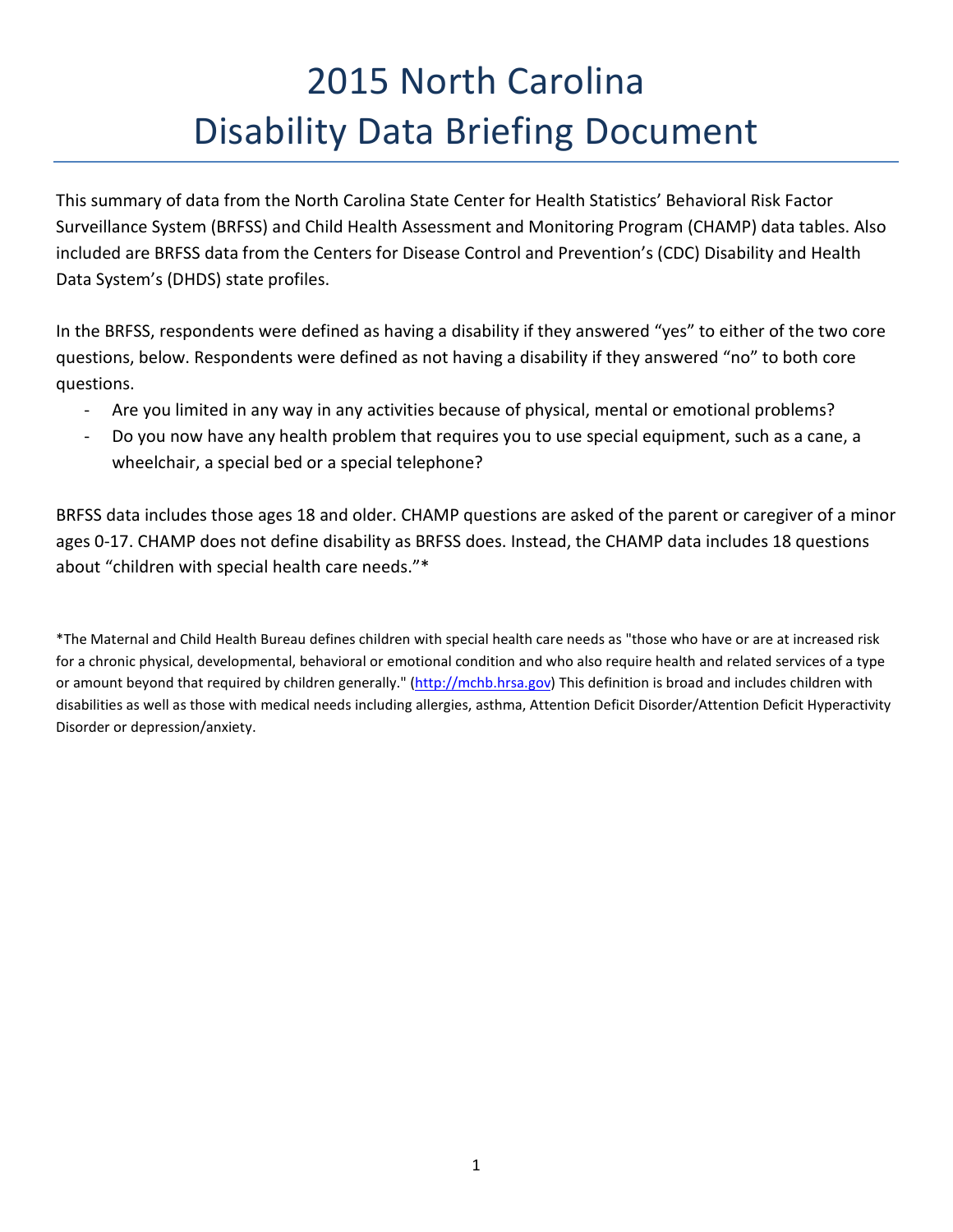# **2013 Behavioral Risk Factor Surveillance System (BRFSS)**

The Behavioral Risk Factor Surveillance System (BRFSS) is a random telephone survey of state residents ages 18 and older in households with telephones. The North Carolina Division of Public Health has participated in the BRFSS since 1987. Through BRFSS, information is collected in a routine, standardized manner at the state level. BRFSS interviews are conducted monthly and data are analyzed annually. The disability questions are below:

| A disability can be physical, mental, emotional or<br>communication related. Do you consider yourself to have | N     | Yes. mild | Yes,<br>moderate | Yes, severe | No    |
|---------------------------------------------------------------------------------------------------------------|-------|-----------|------------------|-------------|-------|
| a disability?                                                                                                 | 754.' | 4.9%      | 6.5%             | $7.5\%$     | 81.1% |

|                                                                                                                                                      | $\mathsf{N}^{\wedge}$ | <b>Yes</b> | <b>No</b> |
|------------------------------------------------------------------------------------------------------------------------------------------------------|-----------------------|------------|-----------|
| Are you limited in any way in any activities because of physical, mental or emotional<br>problems?                                                   | 8,766                 | 21.2%      | 78.8%     |
| Do you now have any health problem that requires you to use special equipment such<br>as a cane, a wheelchair, a special bed or a special telephone? | 8,784                 | 9.3%       | 90.7%     |
| Has your disability lasted or is it expected to last 12 months or longer? (Asked only of<br>those who considered themselves to have a disability.)   | 1,677                 | 95.8%      | 4.2%      |
| Are you blind or do you have serious difficulty seeing, even when wearing glasses?*                                                                  | 8,765                 | 5.0%       | 95.0%     |
| Because of a physical, mental or emotional condition, do you have serious difficulty<br>concentrating, remembering or making decisions?*             | 8,743                 | 11.7%      | 88.3%     |
| Do you have serious difficulty walking or climbing stairs?*                                                                                          | 8,743                 | 15.9%      | 84.1%     |
| Do you have difficulty dressing or bathing?*                                                                                                         | 8,747                 | 4.7%       | 95.3%     |
| Because of a physical, mental or emotional condition, do you have difficulty doing<br>errands alone such as visiting a doctor's office or shopping?* | 8,731                 | 7.8%       | 92.2%     |
| Disability Status**                                                                                                                                  | 8,742                 | 23.4%      | 76.6%     |

\*These are new disability questions found in the demographic section of the Core questionnaire.

\*\*Disability status (Yes) is defined by an affirmative response to the need for special equipment and/or having an activity limitation due to physical, mental or emotional problems.

## **North Carolina Counties and Regions by Disability Status**

|                       | N     | <b>Adults with</b><br>disabilities | <b>Adults without</b><br>disabilities |
|-----------------------|-------|------------------------------------|---------------------------------------|
| <b>North Carolina</b> | 8,742 | 23.4%                              | 76.6%                                 |
| <b>COUNTIES</b>       |       |                                    |                                       |
| <b>Buncombe</b>       | 283   | 31.0%                              | 69.0%                                 |
| Cumberland            | 381   | 28.2%                              | 71.8%                                 |
| Durham                | 344   | 17.5%                              | 82.5%                                 |
| Forsyth               | 348   | 21.4%                              | 78.6%                                 |
| Gaston                | 309   | 29.3%                              | 70.7%                                 |

|                   | N     | <b>Adults with</b><br>disabilities | <b>Adults without</b><br>disabilities |
|-------------------|-------|------------------------------------|---------------------------------------|
| <b>NC REGIONS</b> |       |                                    |                                       |
| Eastern NC        | 2,653 | 24.9%                              | 75.1%                                 |
| Piedmont          | 5,096 | 21.0%                              | 79.0%                                 |
| Western NC        | 993   | 29.6%                              | 70.4%                                 |

Reference: North Carolina State Center for Health Statistics. Behavioral Risk Factor Surveillance System. Available from: [http://www.schs.state.nc.us/data/brfss/.](http://www.schs.state.nc.us/data/brfss/)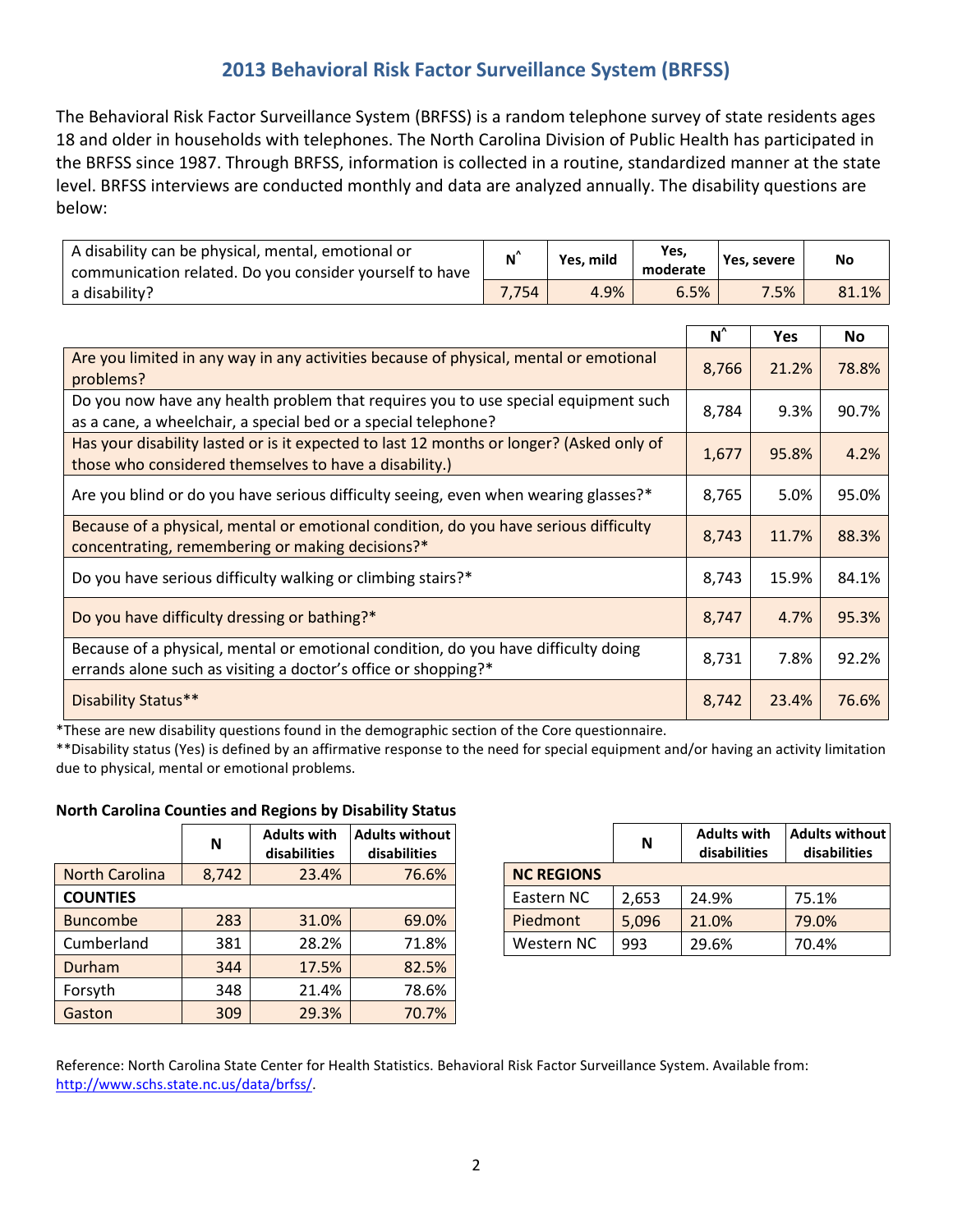# **2011 Child Health Assessment and Monitoring Program (CHAMP) - Summary**

The Child Health Assessment and Monitoring Program (CHAMP) is a survey, conducted in English and Spanish, to measure the health characteristics of children ages 0 through 17. Eligible children for the CHAMP survey are drawn monthly from the NC BRFSS telephone survey of adults, ages 18 and older. All adult respondents with children living in their households are invited to participate in the CHAMP survey. One child is randomly selected from the household and the adult most knowledgeable about the health of the selected child is interviewed in a follow up survey.

# **Children with Special Health Care Needs (CSHCN)**

|                                                                                                                                                          | $N^{\wedge}$ | disabilities | Adults with Adults without<br>disabilities |
|----------------------------------------------------------------------------------------------------------------------------------------------------------|--------------|--------------|--------------------------------------------|
| Does (CHILD) currently need or use more medical care, mental health or<br>educational services than is usual for most children of the same age?          | 1,382        | 11.9%        | 88.1%                                      |
| Is (CHILD)'s need for medical care, mental health or educational services because<br>of ANY medical, behavioral or other health condition?               | 155          | 80.0%        | 20.0%                                      |
| Has (CHILD)'s need for medical care, mental health or educational services lasted<br>or is it expected to last 12 months or longer?                      | 154          | 87.1%        | 12.9%                                      |
| Does (CHILD) currently need or use medicine prescribed by a doctor, other than<br>vitamins?                                                              | 1390         | 20.4%        | 79.6%                                      |
| Is (CHILD)'s need for prescription medicine because of ANY medical, behavioral or<br>other health condition?                                             | 316          | 88.9%        | 11.1%                                      |
| Has (CHILD)'s need for prescription medication lasted or is it expected to last 12<br>months or longer?                                                  | 309          | 82.0%        | 18.0%                                      |
| Is (CHILD) limited or prevented in any way in his/her ability to do the things most<br>children of the same age do?                                      | 1,387        | 5.3%         | 94.7%                                      |
| Is the limitation in abilities because of ANY medical, behavioral or other health<br>condition?                                                          | 74           | 92.4%        | 7.6%                                       |
| Has (CHILD)'s limitation in abilities lasted or is it expected to last 12 months or<br>longer?                                                           | 71           | 90.0%        | 10.0%                                      |
| Does (CHILD) need or get special therapy, such as physical, occupational or speech<br>therapy?                                                           | 1,389        | 5.6%         | 94.4%                                      |
| Is the need for special therapy because of ANY medical, behavioral or other health<br>condition?                                                         | 66           | 65.0%        | 35.0%                                      |
| Has (CHILD)'s need for special therapy lasted or is it expected to last 12 months or<br>longer?                                                          | 61           | 88.5%        | 11.5%                                      |
| Does (CHILD) have any kind of emotional, developmental or behavioral problem<br>for which he/she needs treatment or counseling?                          | 1,386        | 9.2%         | 90.8%                                      |
| Has the emotional, developmental or behavioral problem lasted or is it expected<br>to last 12 months or longer?                                          | 111          | 93.7%        | 6.3%                                       |
| Has (CHILD)'s doctor or health care provider ever given you or your child a written<br>plan to help them manage their condition as they become an adult? | 196          | 37.7%        | 62.3%                                      |
| Children with Special Health Care Needs based on ONE screening criteria                                                                                  | 1,377        | 8.4%         | 91.6%                                      |
| Children with Special Health Care Needs based on TWO screening criteria                                                                                  | 1,377        | 17.8%        | 82.2%                                      |
| Children with Special Health Care Needs based on FIVE screening criteria                                                                                 | 1,376        | 20.4%        | 79.6%                                      |

^Percentages are weighted to population characteristics and therefore cannot be calculated exactly from the numbers in this table.

Reference: North Carolina State Center for Health Statistics. Child Health Assessment and Monitoring Program. [updated December 2013; cited 2014 January]. Available from: [http://www.schs.state.nc.us/data/champ/.](http://www.schs.state.nc.us/data/champ/)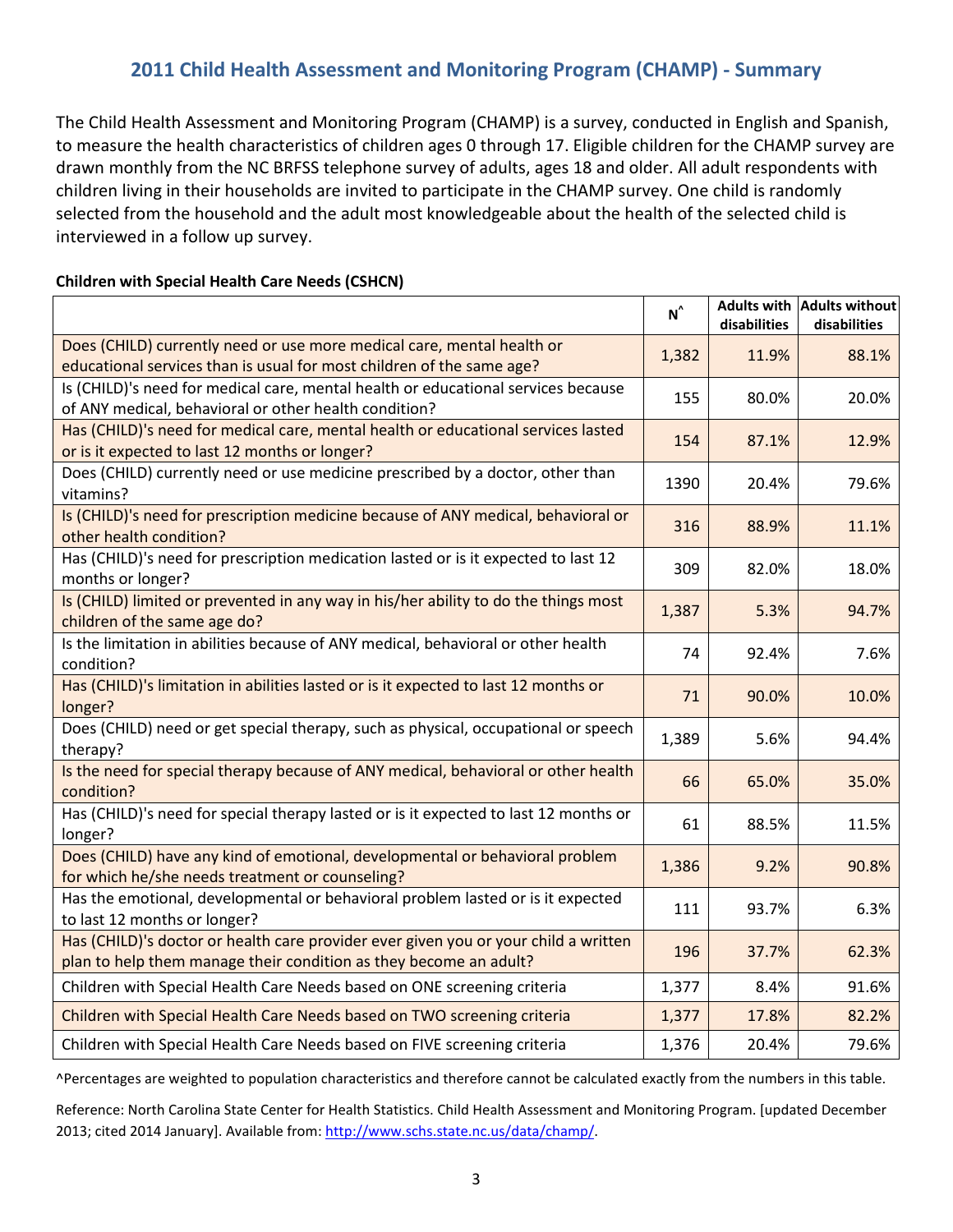# **The Centers for Disease Control and Prevention's Disability and Health Data System**

Data in the Disability and Health Data System (DHDS) is derived from the BRFSS. Data is from the 2012 survey unless otherwise noted. The following tables provide health information for adults with and without disabilities as well as the disparity.

For example, for "obesity based on body mass index," 40.3 percent of adults with disabilities were reported as obese, while 25.0 percent of adults without disabilities were reported as obese. Therefore, there was a statistically significant disparity of 15.3 percentage points.

## **Disability Status**

## **Disability status among age groups**

|                   | 18-44 year olds | 45-64 year olds | 65+ year olds |
|-------------------|-----------------|-----------------|---------------|
| <b>Disability</b> | 11.5%           | 28.7%           | 35.4%         |
| No disability     | 88.5%           | 71.3%           | 64.6%         |

#### **Disability status among males and females**

|                   | Men   | Women |
|-------------------|-------|-------|
| <b>Disability</b> | 20.2% | 21.1% |
| No disability     | 79.8% | 78.9% |

#### **Disability status among racial/ethnic groups**

|                   | White | <b>Black</b> | <b>Hispanic</b> | Asian | <b>Native Hawaiian/</b><br><b>Pacific Islander</b> | American Indian/<br>Alaska Native | Other |
|-------------------|-------|--------------|-----------------|-------|----------------------------------------------------|-----------------------------------|-------|
| <b>Disability</b> | 21.1% | 21.4%        | 11.7%           | DS    | DS                                                 | 30.9%                             | 28.4% |
| No disability     | 78.9% | 78.6%        | 88.3%           | 91.3% | DS                                                 | 69.1%                             | 71.6% |

#### **Disability status among veterans and non-veterans**

|                   | <b>Veterans</b> | Non-veterans |
|-------------------|-----------------|--------------|
| <b>Disability</b> | 26.2%           | 20.1%        |
| No disability     | 73.8%           | 79.9%        |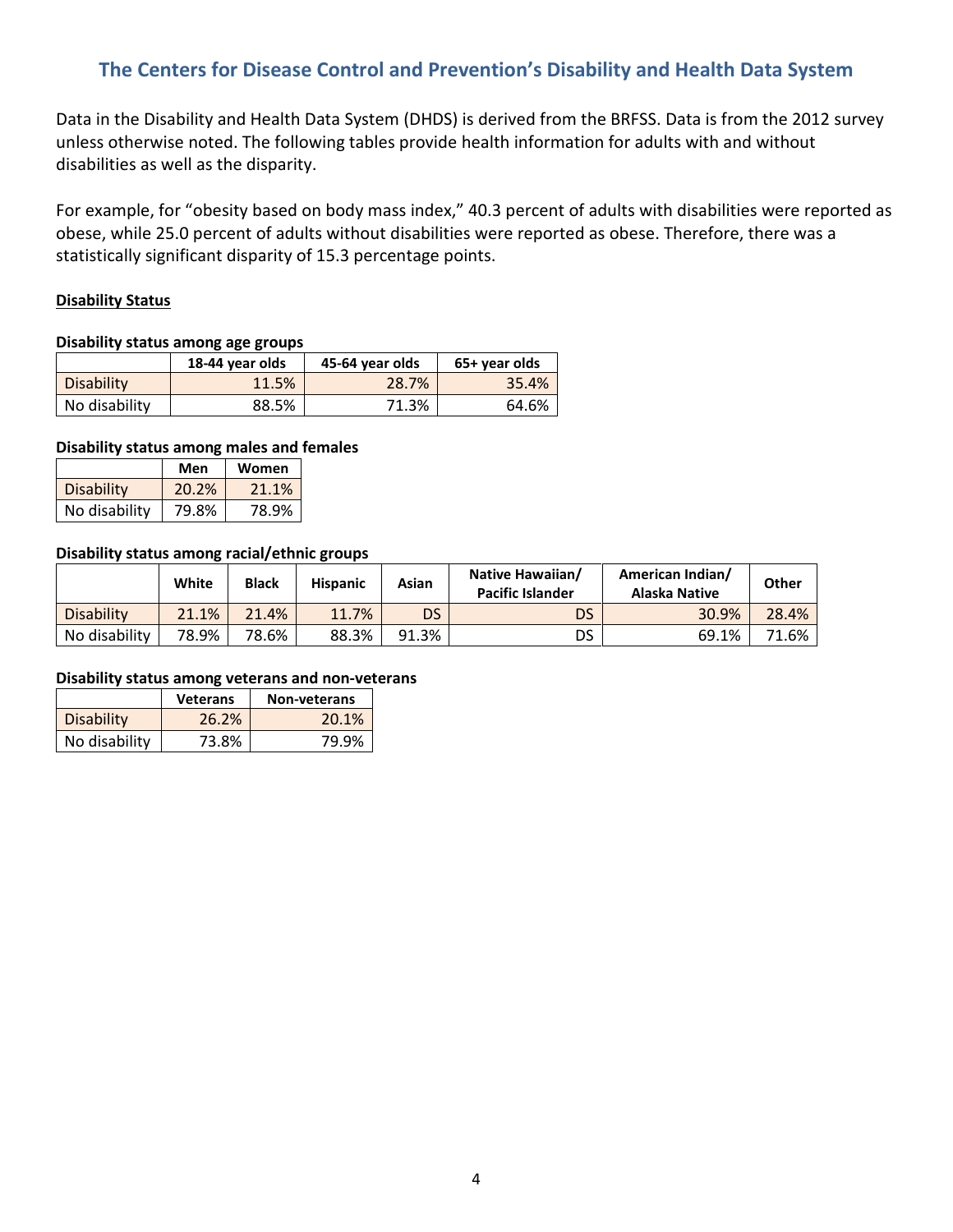|                          |                                            | <b>Adults with</b><br>disabilities | <b>Adults without</b><br>disabilities | <b>Disparity</b> |
|--------------------------|--------------------------------------------|------------------------------------|---------------------------------------|------------------|
|                          | $<$ \$15,000                               | 26.0%                              | 10.7%                                 | 15.3             |
|                          | \$15,000 to <\$25,000                      | 26.9%                              | 19.8%                                 | 7.1              |
| <b>Income level</b>      | \$25,000 to <\$35,000                      | 11.8%                              | 12.8%                                 | $-1.0$           |
|                          | \$35,000 to <\$50,000                      | 11.3%                              | 15.0%                                 | $-3.7$           |
|                          | \$50,000+                                  | 24.0%                              | 41.8%                                 | $-17.8$          |
|                          | Finished some high school or less          | 22.3%                              | 14.4%                                 | 7.9              |
| <b>Education level</b>   | Graduated high school                      | 62.1%                              | 59.4%                                 | 2.7              |
|                          | Graduated college                          | 15.7%                              | 26.2%                                 | $-10.5$          |
|                          | Married or a member of an unmarried couple | 47.6%                              | 57.3%                                 | $-9.7$           |
| <b>Marital status</b>    | Divorced or separated                      | 18.8%                              | 11.6%                                 | 7.2              |
|                          | Widowed                                    | 8.3%                               | 5.7%                                  | 2.6              |
|                          | <b>Never married</b>                       | 25.3%                              | 25.4%                                 | $-0.1$           |
| <b>Employment Status</b> | Employed                                   | 33.0%                              | 61.2%                                 | $-28.2$          |
|                          | Out of work                                | 12.1%                              | 8.1%                                  | 4.0              |
|                          | Unable to work                             | 28.2%                              | 1.7%                                  | 26.5             |
|                          | Other                                      | 26.7%                              | 28.9%                                 | $-2.3$           |

# **Health Overview**

|                       |                                                                                    |              | Adults with Adults without | <b>Disparity</b> |
|-----------------------|------------------------------------------------------------------------------------|--------------|----------------------------|------------------|
|                       |                                                                                    | disabilities | disabilities               |                  |
|                       | Drank alcohol in the past 30 days (2012)                                           | 37.3%        | 49.1%                      | $-11.9$          |
|                       | Drove while alcohol-impaired in the past 30 days (2012)                            | 1.4%         | 1.6%                       | $-0.2$           |
|                       | Binge drank in the past 30 days (2012)                                             | 11.3%        | 14.5%                      | $-3.1$           |
|                       | Always use a seatbelt (2012)                                                       | 89.1%        | 90.6%                      | $-1.4$           |
|                       | Ate fruit 1 or more times per day (2011)                                           | 57.1%        | 60.2%                      | $-3.1$           |
|                       | Ate vegetables 1 or more times per day (2011)                                      | 75.5%        | 79.1%                      | $-3.6$           |
| <b>Health risks</b>   | Obese based on body mass index (2012)                                              | 40.6%        | 26.2%                      | 14.4             |
| and behaviors         | At risk for HIV (age 18-64) (2012)                                                 | 9.2%         | 4.9%                       | 4.3              |
|                       | Tested for HIV (age 18-64) (2012)                                                  | 61.1%        | 47.9%                      | 13.2             |
|                       | Sufficient aerobic physical activity (2011)                                        | 38.3%        | 50.2%                      | $-11.9$          |
|                       | Meets both aerobic and muscle strengthening physical activity<br>guidelines (2011) | 15.6%        | 19.9%                      | $-4.3$           |
|                       | Currently smoke cigarettes (2012)                                                  | 28.8%        | 19.2%                      | 9.6              |
|                       | Smokers who attempted to quit in the past 12 months (2012)                         | 59.0%        | 53.4%                      | 5.7              |
|                       | Use smokeless tobacco (2012)                                                       | 5.6%         | 3.6%                       | 2.0              |
|                       | Clinical breast exam in the past 2 years (age 40+) (2012)                          | 69.1%        | 81.5%                      | $-12.3$          |
|                       | Mammogram in the past 2 years (age 50-74) (2012)                                   | 75.3%        | 82.7%                      | $-7.4$           |
|                       | Pap test in the past 3 years (age 21-65) (2012)                                    | 79.5%        | 87.9%                      | $-8.4$           |
|                       | Up-to-date with colorectal cancer screening (age 50-75) (2012)                     | 68.6%        | 67.8%                      | 0.8              |
| <b>Prevention and</b> | Cholesterol check in the past 5 years (age 20+) (2011)                             | 80.1%        | 78.2%                      | 1.9              |
|                       | Routine check-up in the past year (2012)                                           | 75.4%        | 71.7%                      | 3.7              |
| screenings            | Teeth cleaned in the past year (2010)                                              | 55.1%        | 71.8%                      | $-16.7$          |
|                       | Visited a dentist in the past year (2012)                                          | 56.6%        | 67.3%                      | $-10.7$          |
|                       | Ever had a pneumonia vaccine (2012)                                                | 37.2%        | 24.2%                      | 13.0             |
|                       | Received a flu vaccine in the past 12 months (2012)                                | 44.7%        | 39.6%                      | 5.1              |
|                       | Clinical breast exam in the past 2 years (age 40+) (2012)                          | 69.1%        | 81.5%                      | $-12.3$          |